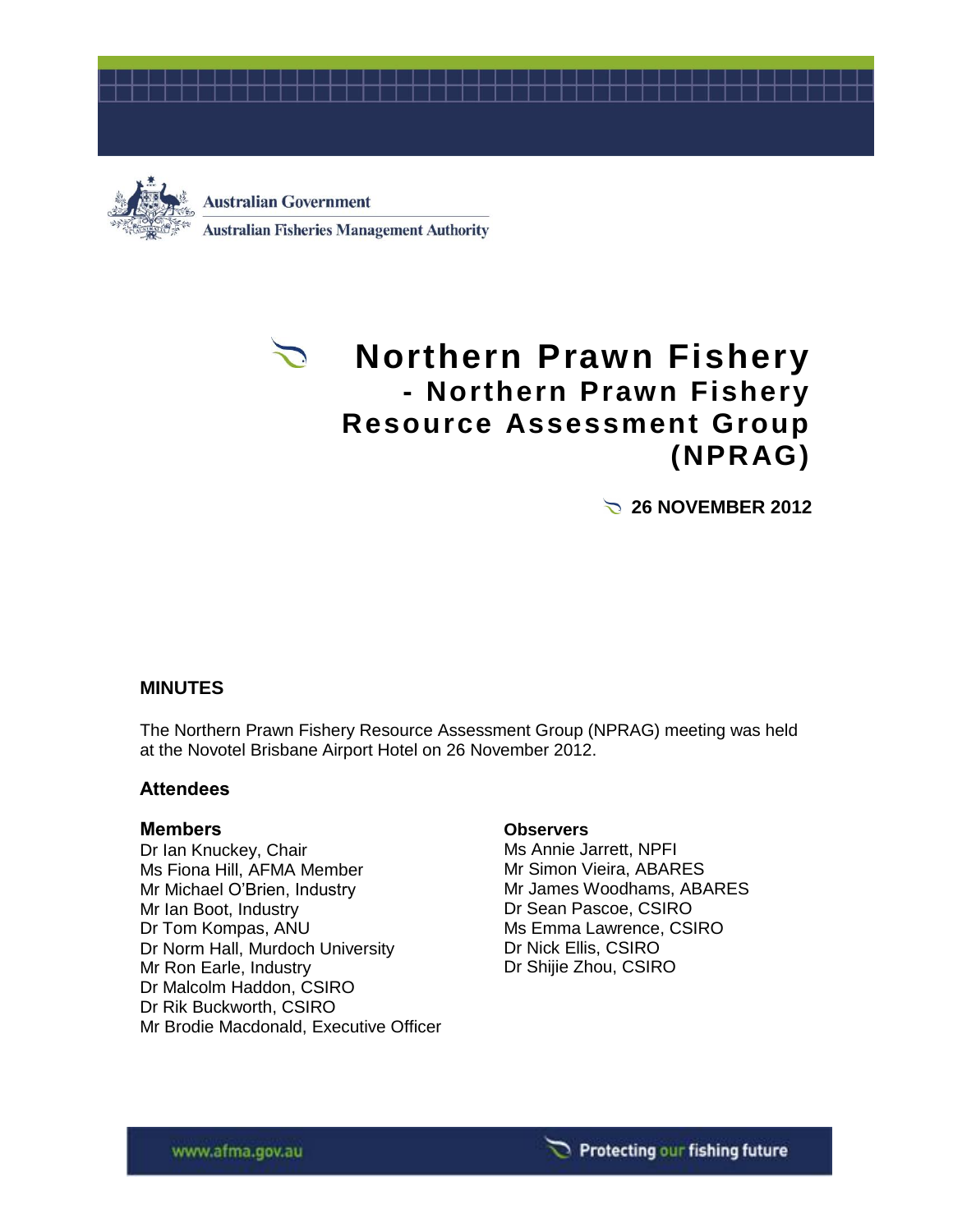## **Agenda item 1. Preliminaries**

### **Monday 26 November 2012**

#### **Welcome**

The Chair opened the meeting at 9:00am and welcomed all members and observers. This special meeting was convened to discuss:

- 1. Price elasticity and maximum economic yield (MEY) for white banana prawns;
- 2. Management strategy evaluation (MSE) of total allowable catch (TAC) management versus status quo;
- 3. The NPF Industry Pty Ltd rules-based ITE proposal; and,
- 4. Comments on the review of the Commonwealth Harvest Strategy Policy and the Commonwealth Bycatch Policy.

In accordance with the requirements of the *Fisheries Administration Act 1991* and *Fisheries Management Paper 1*, the Chair requested that RAG members and observers declare all interests that could impact on the deliberations of the meeting.

Noting the common interests amongst (researchers, industry, ABARES and AFMA), each group was asked to leave the room while the remaining RAG members discussed their participation in each agenda item. The RAG acknowledged that while there were conflicts of interest with some of the agenda items, in order to provide sound advice to NORMAC and the AFMA Commission, it was acceptable for all to participate as long as the following declared interests were recognised.

| <b>Name</b>             | <b>Position</b>                 | <b>Interest</b>                                                                             |
|-------------------------|---------------------------------|---------------------------------------------------------------------------------------------|
| <b>Brodie Macdonald</b> | <b>NPRAG Executive Officer.</b> | No pecuniary interest.                                                                      |
| Fiona Hill              | Manager, NPF                    | No pecuniary interest.                                                                      |
| lan Boot                | Industry Member                 | NPF SFR holder (gear and boat)                                                              |
|                         | Director Austrish               | Active scampi operator                                                                      |
|                         |                                 | Investments in WA fisheries                                                                 |
| Annie Jarrett           | Observer                        | Employee of NPFI                                                                            |
|                         | <b>CEO NPFI</b>                 |                                                                                             |
|                         | <b>NORMAC Executive Officer</b> |                                                                                             |
| Mike O'Brien            | Industry Member                 | Employee of Tropic Ocean Prawns<br>which hold gear and boat SFRs and<br>East Coast licences |

#### **Declaration of interests**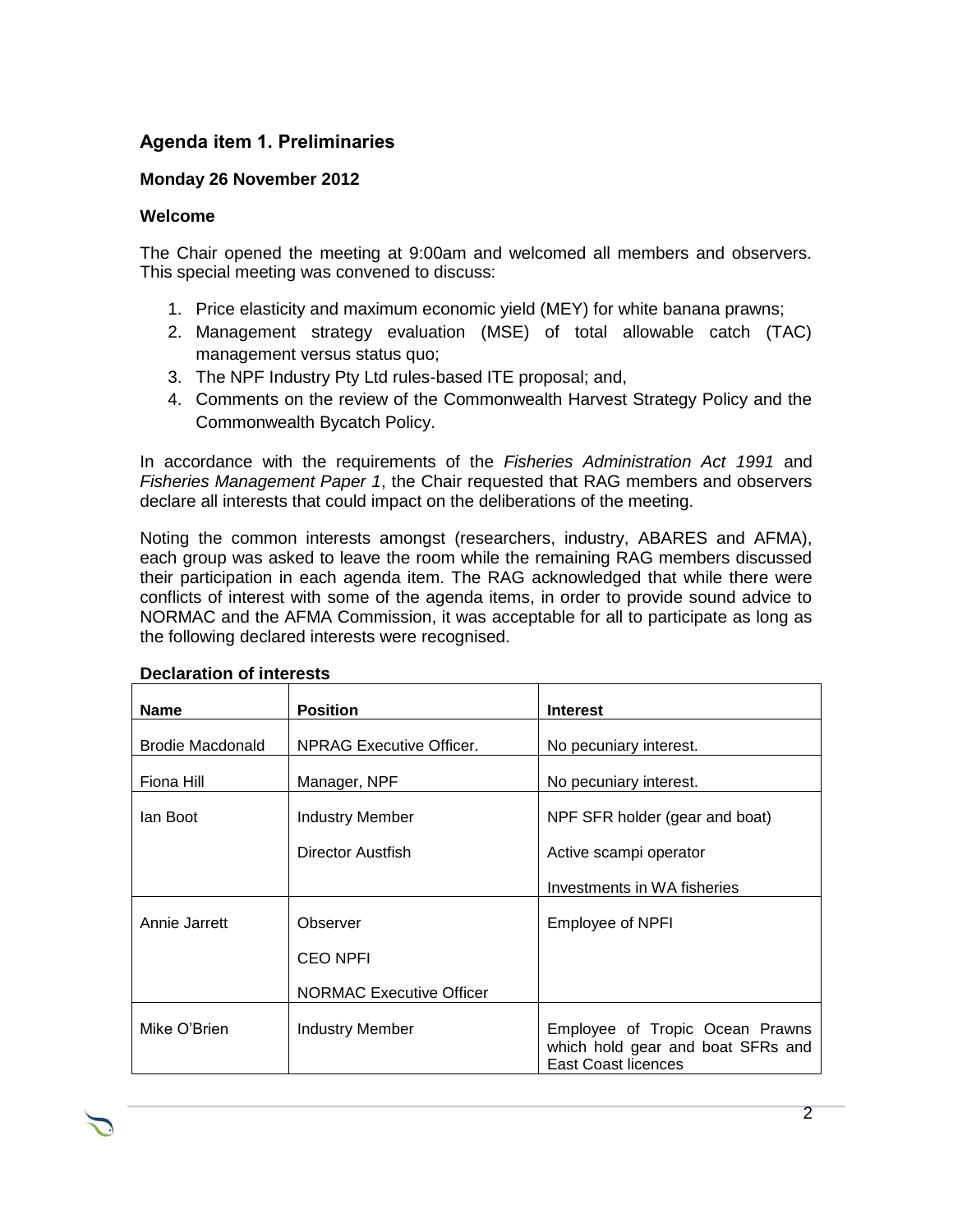| lan Knuckey           | <b>NPRAG Chair</b><br>Director, Fishwell Consulting | Paid Chair of NPRAG. Research<br>interests in other Commonwealth and<br>state fisheries including a few national<br>projects.<br>Applied for NPF observer tender<br>currently being run by AFMA. If the |
|-----------------------|-----------------------------------------------------|---------------------------------------------------------------------------------------------------------------------------------------------------------------------------------------------------------|
|                       |                                                     | application were successful, there<br>different<br>levels<br>would<br>be<br>οf<br>reimbursement under input controls<br>and output controls.                                                            |
| Tom Kompas            | Member                                              | Currently undertaking paid work on an<br>NPF funded project.                                                                                                                                            |
|                       |                                                     | Paid member of NPRAG.                                                                                                                                                                                   |
| <b>Rik Buckworth</b>  | Member                                              | Currently undertaking paid work on an<br>NPF funded project.                                                                                                                                            |
|                       |                                                     | Paid member of NPRAG. CSIRO<br>interest in research projects. Director<br>of company that acquires tissues from<br>fish in situ.                                                                        |
| Emma Lawrence         | Observer                                            | Currently undertaking paid work on an<br>NPF funded project.                                                                                                                                            |
| <b>Malcolm Haddon</b> | Member                                              | Paid member of NPRAG. Involved in<br>review of Commonwealth Harvest<br>Strategy Policy.                                                                                                                 |
| <b>Nick Ellis</b>     | Observer                                            | Currently undertaking paid work on an<br>NPF funded project.                                                                                                                                            |
| James Woodhams        | Observer                                            | Active government researcher<br>on<br>Commonwealth fisheries.                                                                                                                                           |
| Simon Vieira          | Observer                                            | Active government researcher<br>on<br>Commonwealth fisheries.                                                                                                                                           |
| Shijie Zhou           | Observer                                            | Currently undertaking paid work on an<br>NPF funded project.                                                                                                                                            |
| Sean Pascoe           | Observer                                            | CSIRO researcher                                                                                                                                                                                        |

# **Apologies**

Apologies were received from Rodrigo Bustamante (CSIRO).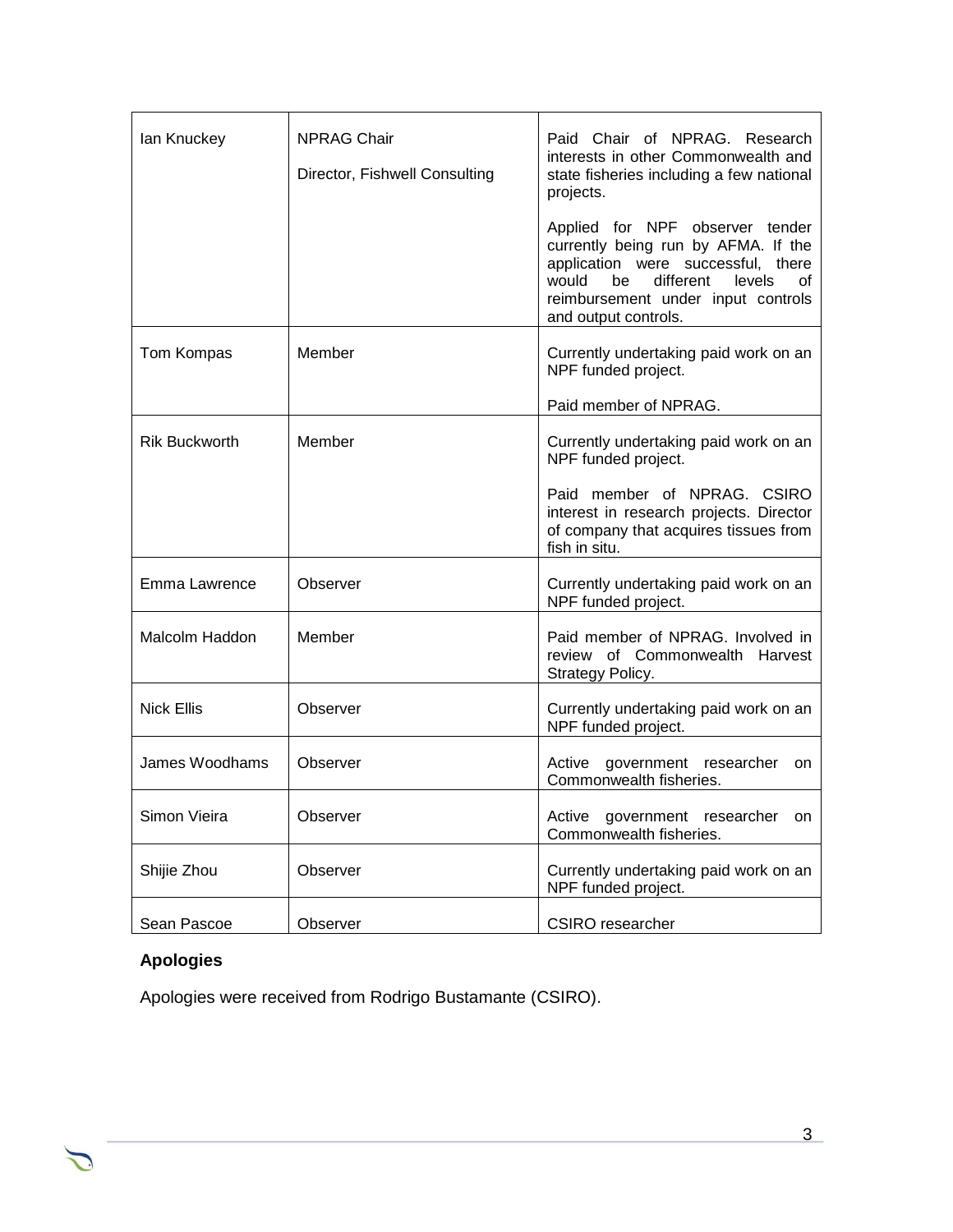## **1. Price Elasticity and white banana prawns**

Professor Tom Kompas provided NPRAG with a presentation on "Price elasticity and MEY for NPF Banana Prawns" based on the years 2009 – 2011 (Kompas and Chu 2012). At the outset, three important caveats were stated regarding the analyses and results of this work: 1) There is a limited amount of econometric data on which to base the price elasticity analysis, particularly because the MEY work of the second stage of the analysis focussed on the fishery post-structural adjustment (using data from 2009 to 2011; 2) MEY estimates rely on a measure of potential catch developed by Venables et al. and may be problematic in ~22% of years where actual catch is greater than estimated potential catch using the preferred effort weighted method, and in one case when using any of the methods; and, 3) The measure of "profit" used is more a relative term and does not relate to actual profit in the fishery (it is the difference between marginal profit and marginal costs); moreover, it correctly refers to only the variable cost components (which is typical in MEY calculations).

The analyses revealed that price elasticity was evident, with prices declining with large harvests of white banana prawn being brought to the market. Some RAG industry members emphasised that this was far more the case historically than at present, where recent efforts to develop domestic markets had assisted in maintaining good prices during recent high production years. Prices were also highly influenced by the Australian dollar. Of significant importance to MEY calculations was the non-linear (convex) relationship between catch and effort used to describe the harvest function where increasing effort will increase catch, but at a decreasing rate. Importantly, overall revenues from the fishery increase even though prices may drop due to large catches. This harvest function allowed estimation of operating profit in any year as a function of the catch and thereby the calculation of MEY catches that maximise profit (where the marginal revenue and marginal costs intersect). During 2009 and 2011, MEY would have been achieved with catch levels that were less than the actual catch; this is understandable primarily given the convexity of the catch effort relationship but also the price elasticity. During 2010, actual profit is higher than what is obtained under MEY. Sensitivity tests showed that higher elasticity will reduce the catch at MEY and lower costs result in higher catch at MEY (all else being constant).

Dr Haddon suggested the inclusion of data from 2008 onwards given that the restructure of the fleet (brought about by the structural adjustment process) had been completed by this time.

## **2. MSE of TAC management versus status quo for the White Banana Prawn Fishery**

The CSIRO team presented the results from components of a Management Strategy Evaluation on "Comparison of TAC and current management for the White Banana Prawn Fishery". They have successfully developed a modelling framework to compare proposed TAC management against current management. Depletion estimates were used to calculate biomass and catchability based on catch and effort logbook data; these were independent of the Venables et al. method of estimating potential catch. Fishing effort patterns were derived from the time series of data from 1987 to 2011. There was an obvious difference in the effort patterns subsequent to the 2006 buyout package and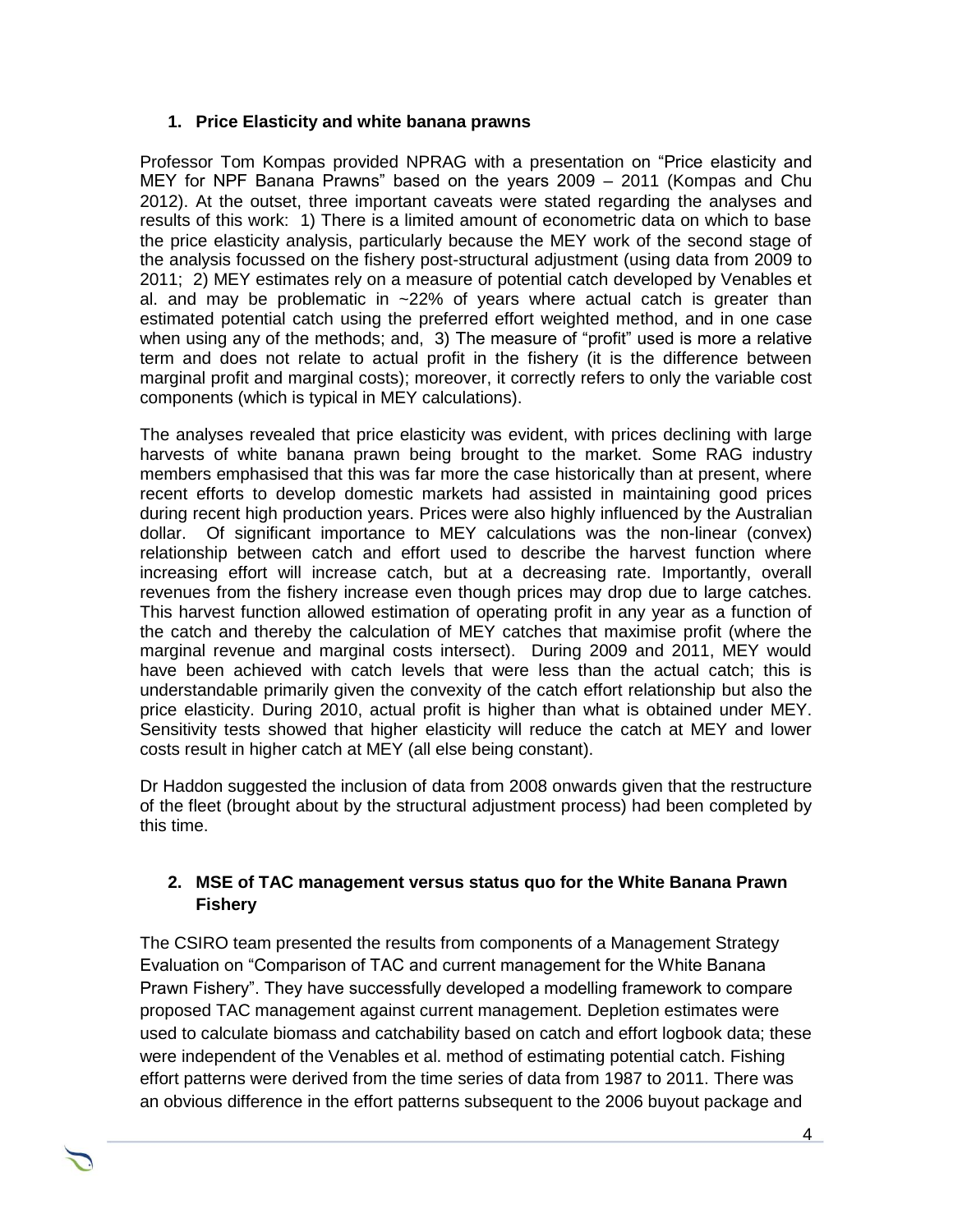RAG members were concerned that fitting over the entire series may have biased the results in applying the fishing pattern model to most recent years. An operating model was constructed from which daily and weekly catch was derived from fishing effort pattern. Revenue, costs and profits were then estimated over 1000 simulations using four alternative management arrangements:

- Status Quo with current 500kg/boat-day trigger;
- Status quo with MEY trigger (using 0.3 elasticity compared to 0.25 by Kompas and Chu 2012);
- Pre-season TAC (based on predicted annual potential catch Venables et al. 2011 under CSIRO MEY formula); and
- Pre-season TAC with in-season update (based on CSIRO method using Catch per Unit of Effort (CPUE) in first 3 weeks).

The results showed that compared to status quo, both of the TAC management options had a higher risk of negative profits (Profit – ProfitSQ) than positive profits; this risk of loss is in addition to the cost required to implement TAC management. Incorporation of an in-season update reduced the risk of large losses compared to no update, but nevertheless, still had higher risk of being detrimental to profits in the fishery compared to status quo. In comparing performance in bad years (bottom third of historical catches), the pre-season TAC performed very poorly and this was only slightly improved by an inseason TAC update. The TAC options performed better in good years (top third of historical catches), particularly when in-season updates were applied.

In the March 2012 meeting, numerous RAG members, (including both the independent scientific members) considered TACs were the wrong management tool for the NPF and the remaining members felt they could not endorse the move to TACs until the accuracy with which TACs can be set is improved and the long term economic risks of setting inaccurate TACs is quantified. Recent results from the Venables et al. project show the inaccuracies of predicting future potential catch are still an issue (particularly in recent years) and the MSE has quantitatively demonstrated that there is a greater risk of economic loss from the implementation of TACs than remaining with the status quo. These results reinforced concerns that TACs are not an appropriate tool for the fishery.

Moreover, status quo with the addition of a MEY trigger (rather than 500kg/boat-day trigger) had a higher probability of realising increased profits compared to status quo. This trend remains in both good and bad years. The RAG noted there is likely to be some implementation issues with the need for the fishery to close as soon as the MEY catch trigger is met. The trigger may need to be higher if there is a lag in implementing the fishery closure once catch reports are provided to AFMA.

The RAG commended CSIRO and the Kompas team on the extensive work that had been undertaken and that they had been able to produce results within the tight timeframes of conducting this work before the December Commission meeting. There were a number of concerns and suggested improvements raised by both the researchers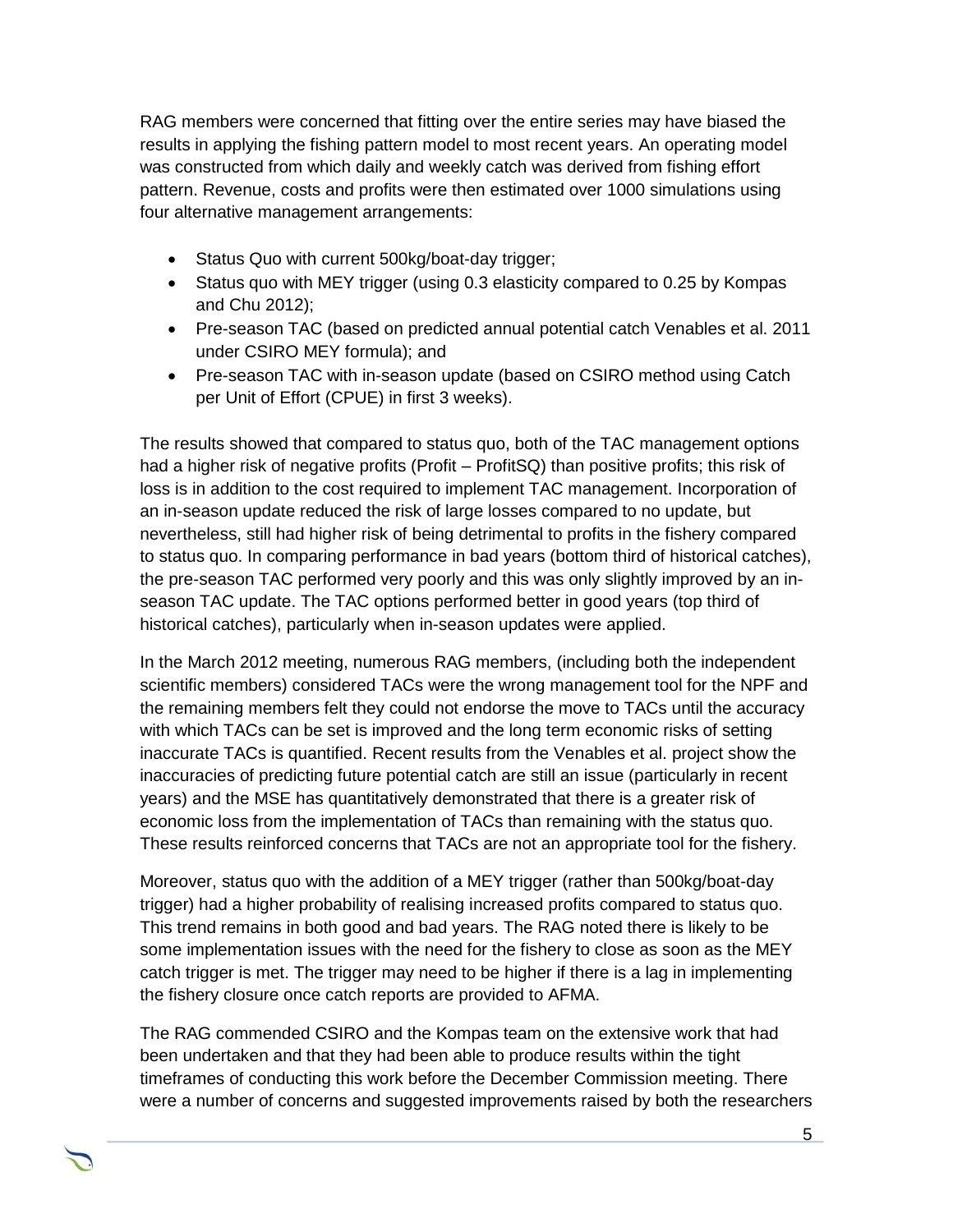and RAG. Although these are outlined below, the imposed timeframes prevented the results of any further work from being included in RAG advice to NORMAC and the Commission.

The CSIRO method of deriving an MEY TAC used information from a longer time series than Kompas, who used 2009-2011 data only but at finer time intervals. Although there was general agreement that the methods were similar, there was concern that use of information that spanned the restructure of the fishery may not produce TACs that would be the same as those produced from just recent data (post-restructure). Conversely, RAG members also pointed out that subsequent to restructure there had been three years with very good rainfall and largely basing TAC estimates on these years may also introduce a bias compared to poor rainfall. The magnitude of the potential biases introduced by both these issues could not be determined, nor whether they would greatly influence the results. The RAG acknowledged the need for CSIRO to work with Prof. Kompas to identify the different assumptions underpinning the two different methods used for calculating TACs. More generally there is a need for the RAG to critique the assumptions used to represent the four tested management scenarios.

Although the MSE revealed that setting a pre-season TAC with an in-season update produced more positive results than simply setting a pre-season TAC, some RAG members were surprised that the in-season update management option did not perform better. A major reason for this was attributed to the method only changing the updated TAC figure if it was greater than the pre-season TAC (no change if it was less). Thus, the economic benefits of a reduced TAC in 'poor' years could not be realised. It was also noted that the method CSIRO used to update the TAC was simpler, and may provide different results to the method used in the MRAG report because there was insufficient time to reproduce the Bayesian modelling conducted by MRAG for this purpose. Again, the RAG did not consider this to be a major issue, but noted that the direction and magnitude of this difference could not be determined, and was uncertain if it would greatly influence the results.

In addition to this, the RAG did not have an opportunity to fully consider the assumptions made throughout the MSE project and provide feedback to the project team to improve and/or amend the modelling.

Overarching all of the above, was the issue of how well the Venables et al. method performed at predicting 'potential' catches in the most recent five years. Overall, the predictions are generally biased high, but of most concern is that the predictions over the last five years have been particularly different to actual catches, both in the positive and negative direction. The RAG has stated previously that it is at a loss to explain this change in trend, but suggested the difference may have been influenced by the reduction in fleet size, recent environmental changes (a series of La Nina years), spatial variation in catches as well as rainfall, or that the rainfall data used in the model had to be truncated to the end of February in each fishing year. It was reiterated by Prof. Kompas that value in using TAC as a management tool is highly dependent on the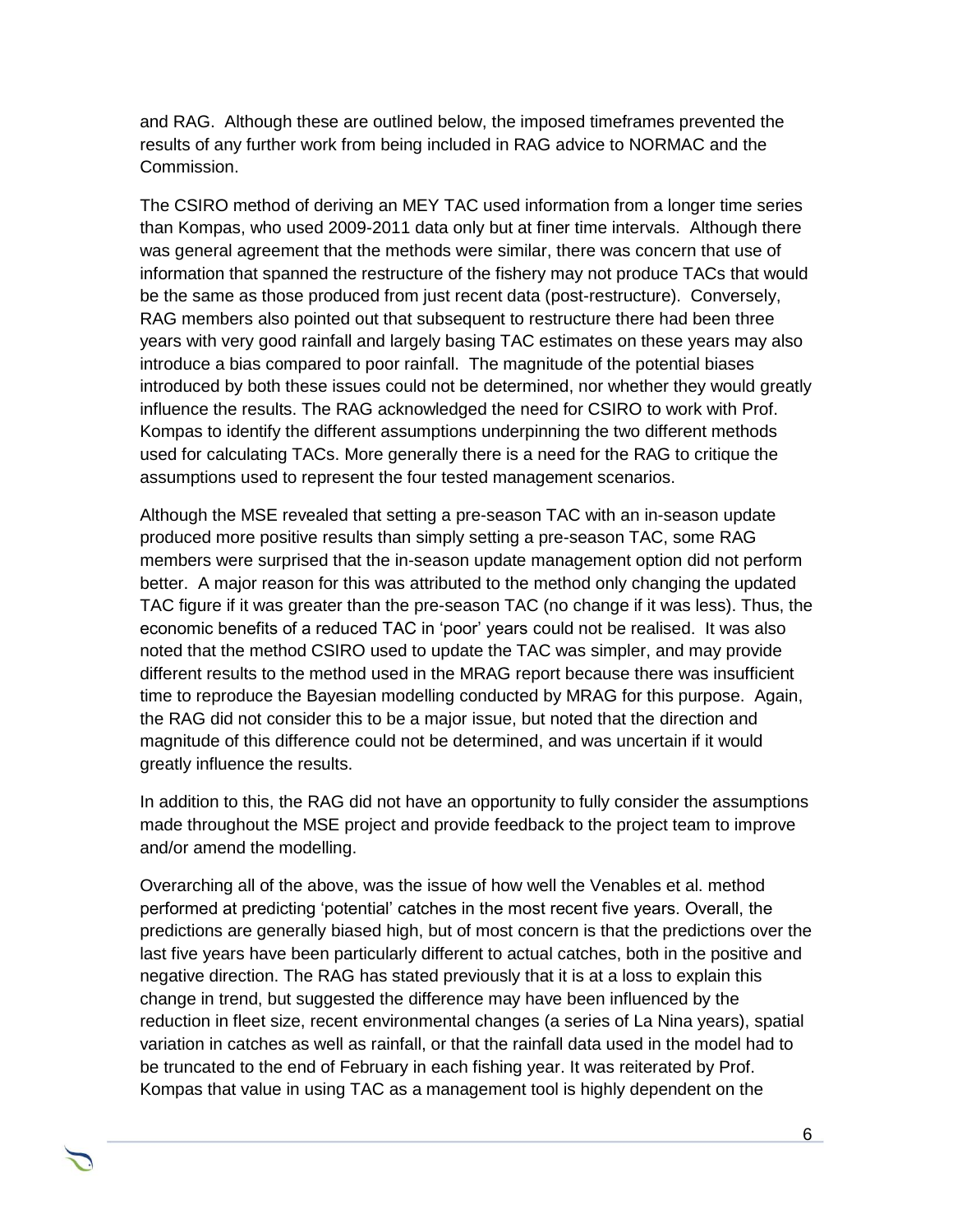certainty by which an appropriate TAC can be set and in this case there was a level of "irreducible uncertainty" associated with the method.

The AFMA member emphasised that in making its recommendations, the RAG would need to be able to demonstrate to the Commission that it had explored all management options for the fishery.

# **3. Rules-based Individual Transferable Effort Quota (ITEQ) proposal**

The RAG noted that a draft version of the NPFI proposal 'A rules-based Individual Transferable Effort Quota' Alternative for Managing the Northern Prawn Fishery' had been considered at the September 14 RAG meeting and subsequently discussed at a teleconference on 9 October. RAG members were generally comfortable that their comments were reflected in the updated document.

There was some discussion about whether input substitution had been addressed in the proposal. Prof. Kompas advised the RAG that he was comfortable with the proposed approach, particularly given the issues with predicting banana prawn abundance using the Venables et al. method. It was noted that the MRAG report had a similar finding.

The RAG also discussed whether the need for two surveys a year would remain under input controls given the concerns over missing the second survey in 2010. CSIRO advised that they were unsure of the impact of missing this survey. Dr Haddon raised concern over the meaningfulness of CPUE given the effort pattern changes in recent years and that as a result the independent surveys become more important in the stock assessment. NPFI agreed to amend the document to reflect the savings in research costs may be achieved, subject to whether or not the spawning survey needs to be undertaken every year.

The RAG noted that modelling of some components of the proposal had not occurred and that it would have been desirable if the CSIRO MSE project could have investigated these components.

In light of the results of the recent MSE work for White Banana Prawns and the poorer profitability performance of TAC/Individual Transferable Quota (ITQ) management options compared to status quo, some RAG members considered that a management system similar to the NPFI proposal could be superior to any currently proposed ITQ system. It was noted that inclusion of an MEY trigger would be likely to further enhance profitability of the proposed industry ITE system and align it with the Commonwealth Harvest Strategy Policy. Further, if tradeable catch quota under a TAC system was not appropriate for Banana Prawns, the issues of input substitution could largely be dealt with through tradeable effort quota, even noting it is not as easily transferable as catch quota, particularly during the season. Industry RAG members reiterated that if an ITQ system was not appropriate for White Banana Prawns, then some efficiencies of going to ITQs for just Tiger Prawns would be lost due to a reduced ability to trade between Bananas and Tigers.